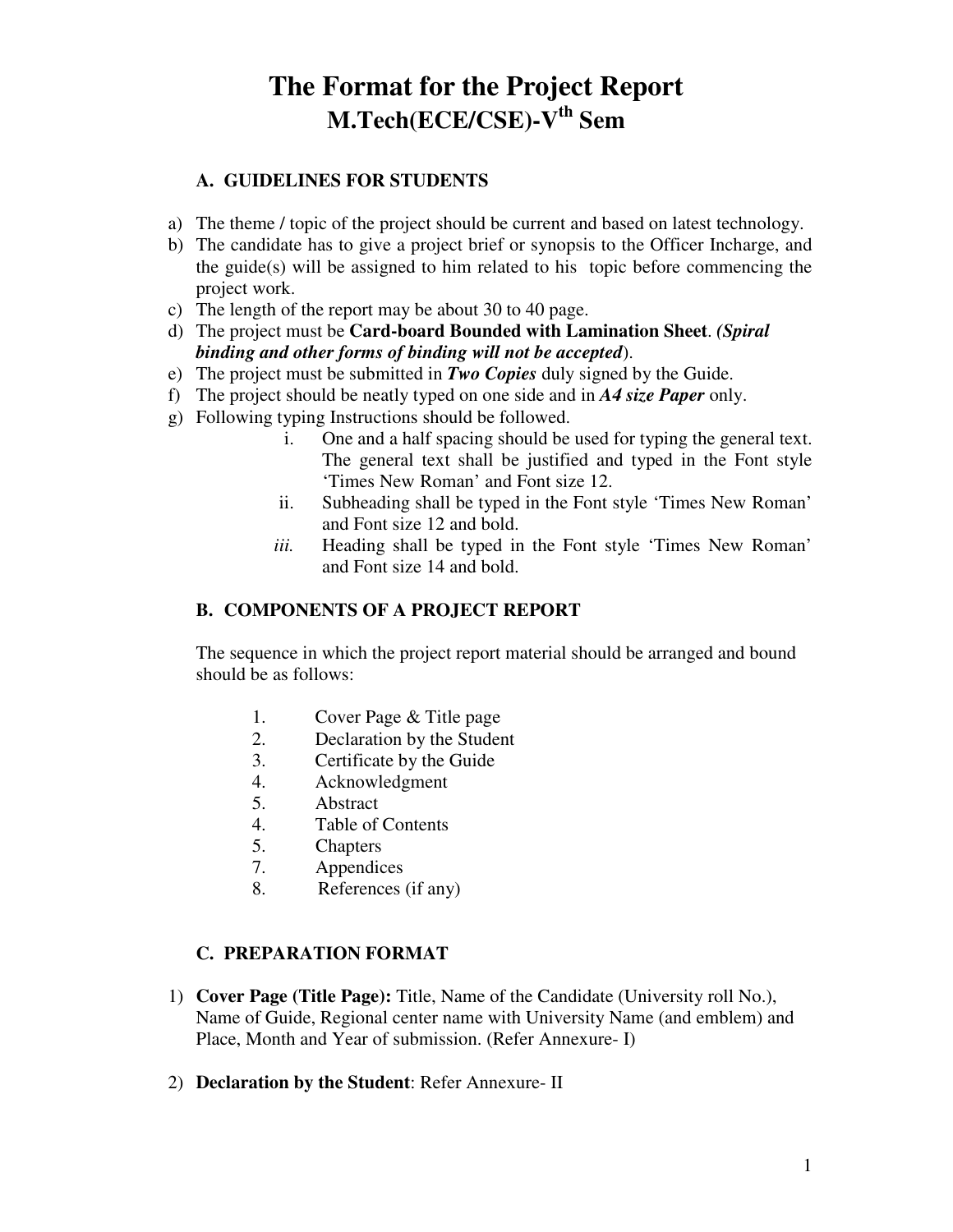- 3) **Certificate by the Guide**: Refer Annexure-III
- 4) **Acknowledgements:** The candidate may thank all those who helped in the preparation of project.
- 5) **Abstract (or summary)** :of the report should, in one page, include: the purpose of the study; the methodology used; and a summary of the major findings, conclusions and recommendations.
- 6) **Table of Contents:** Refer Annexure-V
- **7) Main Body of the Project:** This is core aspect of your project giving in detail your project work. The project may be divided into 3 to 4 Chapters with suitable Titles, *the first Chapter being Introduction and the last being Conclusion.*
- 8) **Appendices: Appendices are provided to give supplementary information**, which is included in the main text may serve as a distraction and cloud the central theme.
	- Appendices should be numbered using Arabic numerals, e.g. Appendix 1, Appendix II, etc.
	- Appendices, Tables and References appearing in appendices should be numbered and referred to at appropriate places just as in the case of chapters.
	- Appendices shall carry the title of the work reported and the same title shall be made in the contents page also.
- 9) **List of References (if any):** The listing of references should be typed 2 spaces below the heading "REFERENCES" in alphabetical order in single spacing left – justified. Should be numbered consecutively (in square [] brackets, throughout the text and should be collected together in the reference list at the end of your report. The references should be numbered in the order they are used in the text. The name of the author/authors should be immediately followed by the year and other details.

A typical illustrative list given below relates to the citation example quoted above.

#### **REFERENCES**

- [1]. Ariponnammal, S. and Natarajan, S. (1994) 'Transport Phonomena of Sm  $Sel - X$  Asx', Pramana – Journal of Physics Vol.42, No.1, pp.421-425.
- [2]. Barnard, R.W. and Kellogg, C. (1980) 'Applications of Convolution Operators to Problems in Univalent Function Theory', Michigan Mach, J., Vol.27, pp.81–98

\*\*\*\*\*\*\*\*\*\*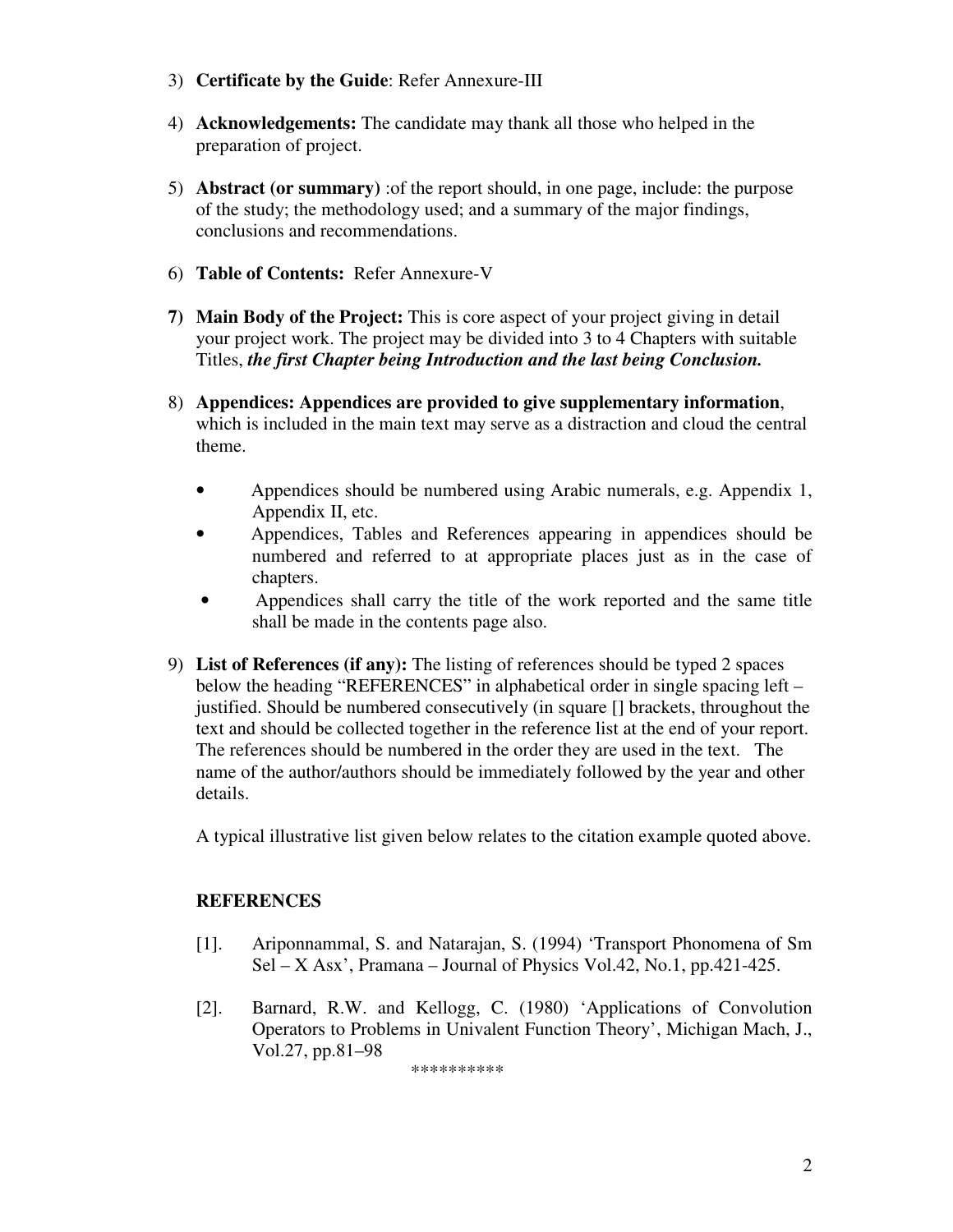APPENDIX 1 (A typical Specimen of Cover Page & Title Page)

# **TITLE OF SEMINAR**

**<Font Size 22><BOLD><Centralized>** 

### **A Project Report**

<Font Size 14>><BOLD><Centralized>

*Submitted by*  <Font Size 14><Italic>><BOLD><Centralized>

## **NAME OF THE CANDIDATE**

<Font Size 16>><BOLD><Centralized>

#### *in partial fulfillment for the award of the degree*

*of*  <Font Size 14><1.5 line spacing><Italic>><BOLD><Centralized> **NAME OF THE DEGREE** 

<Font Size 16>><BOLD><Centralized>

**IN** 

 **BRANCH OF STUDY**  <Font Size 14><BOLD><Centralized>

**At** 



# **PTU REGIONAL CENTRE**

# **D.A.V INSTITUTE OF ENGINEERING & TECHNOLOGY**

# **JALANDHAR**

 <Font Size 16>><BOLD><Centralized> **MONTH & YEAR**  <Font Size 14>><BOLD><Centralized>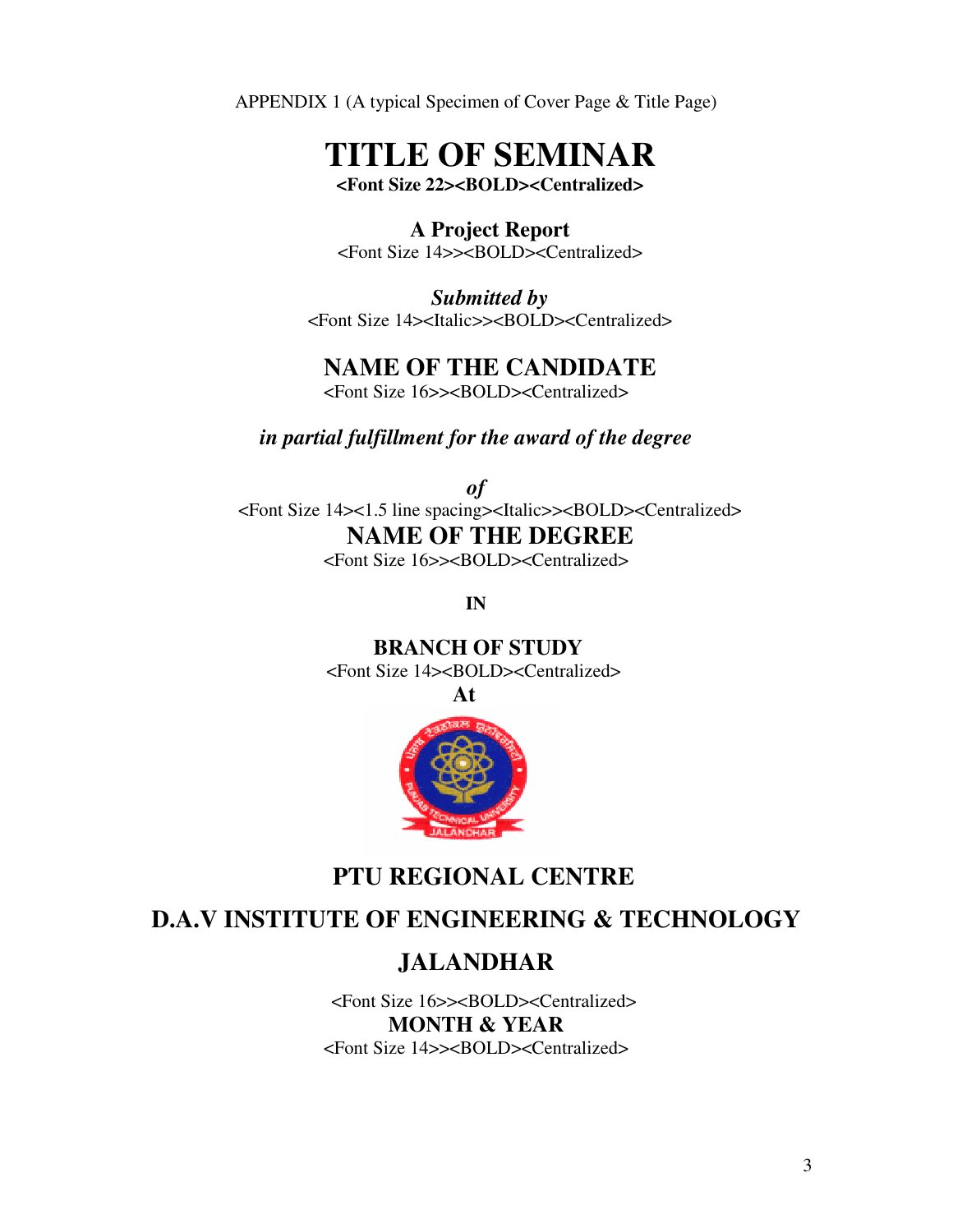### **SPECIMEN**

# **ARTIFICIAL INTELLIGENT NETWORK**

#### **A PROJECT REPORT**

#### *Submitted by*

## **Mr. XYZ**

*in partial fulfillment for the award of the degree* 

*of* 

#### **MASTER OF TECHNOLOGY**

**IN** 

## **COMPUTER SCIENCE & ENGINEERING**

**At** 



# **PTU REGIONAL CENTRE D.A.V INSTITUTE OF ENGINEERING & TECHNOLOGY JALANDHAR MAY 2006**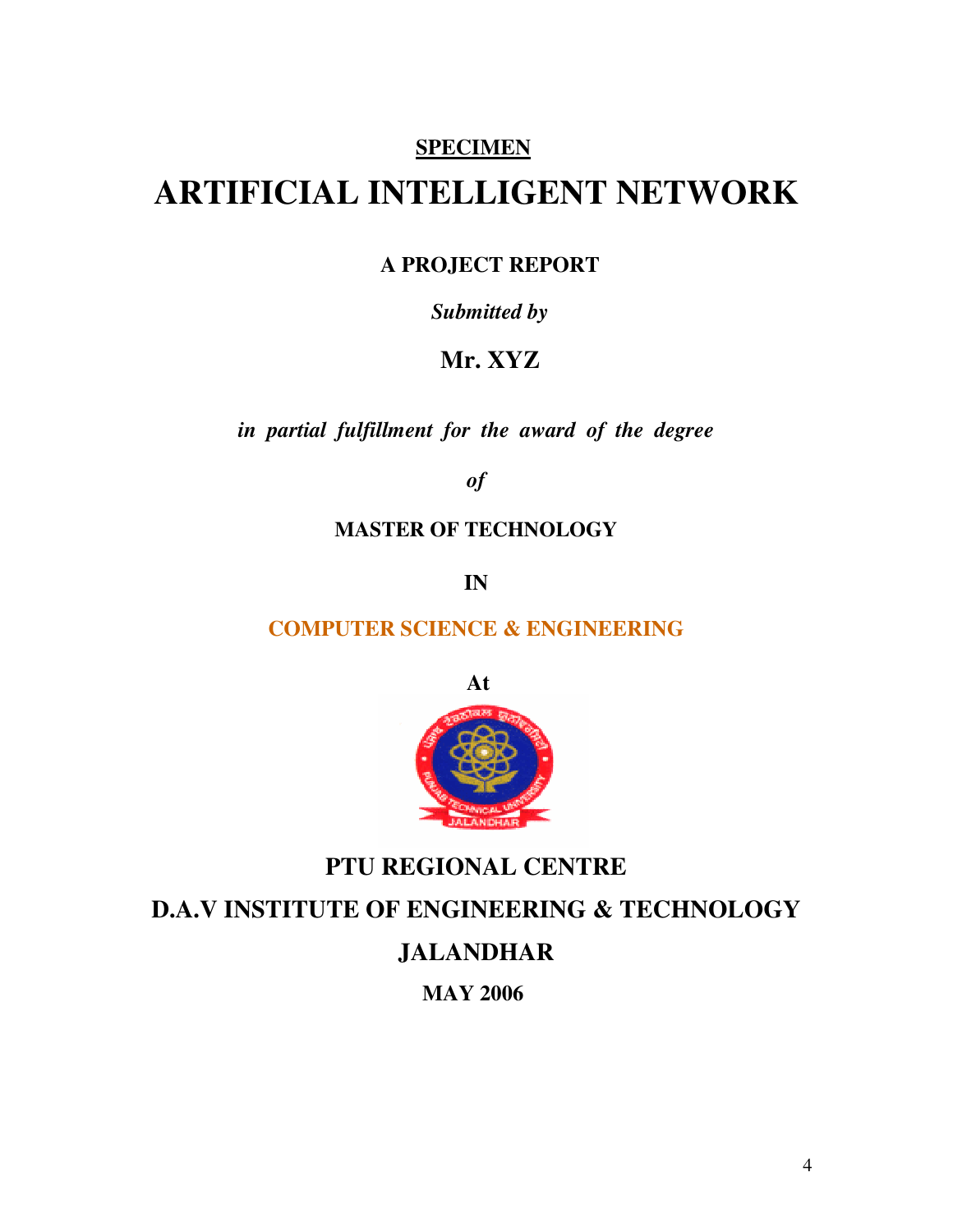#### **Annexure-II**

#### **DECLARATION <Font Size 14>><BOLD><Centralized>**

I hereby declare that the project entitled **"\_\_\_\_\_\_\_\_\_\_\_\_\_\_\_\_\_\_\_ \_\_\_\_\_\_\_\_\_\_\_\_\_\_\_\_\_\_\_\_\_\_\_\_"** submitted for the M.Tech Degree is my original work and the project has not formed the basis for the award of any degree, associateship, fellowship or any other similar titles.

Signature of the Student: Place: Date:

#### **Annexure-III**

#### **CERTIFICATE <Font Size 16>><BOLD><Centralized>**

This is to certify that the project entitled **"\_\_\_\_\_\_\_\_\_\_\_\_\_\_\_\_\_\_\_\_\_\_\_\_\_\_\_** 

**\_\_\_\_\_\_\_\_\_\_\_\_\_\_\_\_\_\_\_\_\_\_\_\_\_\_\_\_\_\_\_\_\_\_\_\_\_\_\_\_\_\_\_\_\_\_\_\_\_\_\_\_\_\_\_"** is the bonafide work carried out by *student* of M.Tech (Parttime), Punjab Technical University, Jalandhar, during the year\_\_\_\_\_\_\_\_\_\_, in partial fulfillment of the requirements for the award of the Degree of Master of Computer Technology and that the project has not formed the basis for the award previously of any degree, diploma, associateship, fellowship or any other similar title.

Signature of the Guide : Place: Date: